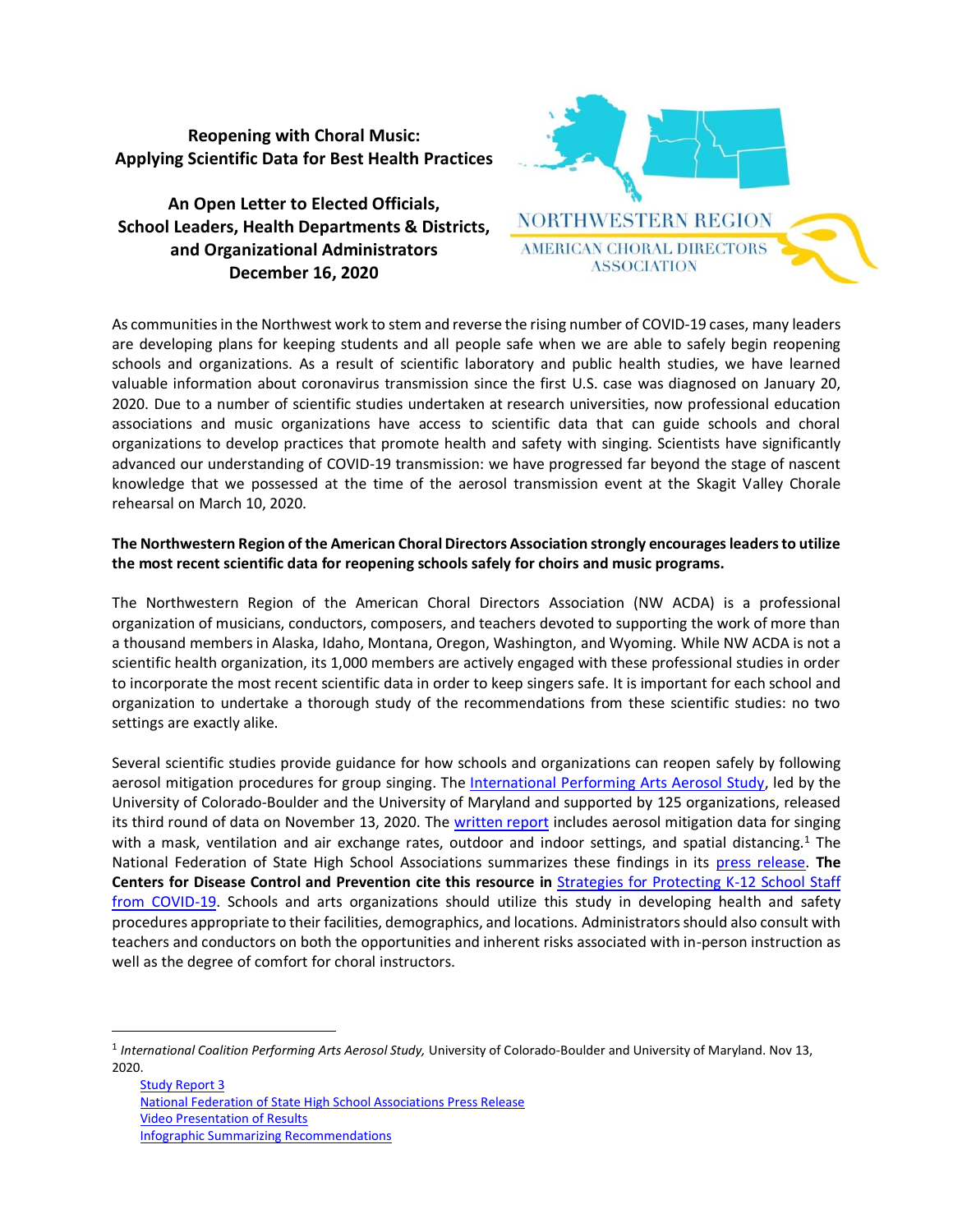Additional studies on aerosol transmission have been completed or are nearing completion, and the data from these research initiatives should be considered and incorporated. They include the University of Cincinnati Environmental & Public Health Sciences, which is particularly applicable to individual lessons.<sup>2</sup> Colorado State University is halfway through its test phase in its [Aerosol Emissions Study](https://smtd.colostate.edu/reducing-bioaerosol-emissions-and-exposures-in-the-performing-arts/) and released [preliminary results](https://smtd.colostate.edu/reducing-bioaerosol-emissions-and-exposures-in-the-performing-arts/) on August 17, 2020.<sup>3</sup>

We encourage elected officials, leaders of health departments and districts, teachers, choral conductors, and administrators to utilize these and forthcoming results for implementing safety procedures for singing in group settings.

## **Northwestern ACDA Executive Board and State Presidents**

Timothy Westerhaus, D.M.A. President, Northwestern Region American Choral Directors Association Gonzaga University, Music Department Chair, Director of Choirs and Vocal Studies [president@nwacda.org](mailto:president@nwacda.org)

Steven Zielke, Ph.D. President-Elect, Northwestern Region American Choral Directors Association Oregon State University, Director of Choral Studies

Brian Galante, D.M.A. Past President, Northwestern Region American Choral Directors Association Pacific Lutheran University, Department of Music Chair

Kyle Schneider President, Alaska ACDA Kenai Peninsula Borough School District, Director of Choral Activities

Max Mendez President, Idaho ACDA North Idaho College, Professor of Music, Director of Choirs

Ellen McKenzie President, Montana ACDA Hellgate High School, Choir Director

Scott Tuomi, D.M.A. President, Oregon ACDA Pacific Univerisity, Music Department Chair, Director of Choral and Vocal Activities

Anne Lyman, D.M.A. President, Washington ACDA Tacoma Community College, Music Department Chair, Director of Vocal Activities

Zach Vreeman, D.M.A. President, Wyoming ACDA

<sup>&</sup>lt;sup>2</sup> Characterization of Aerosols from Musical Performance & Rick Mitigation Related to COVID 19 Pandemic, University of Cincinnati Environmental & Public Health Sciences. **Note:** HEPA Purifier effective rate begins at 37 minutes. [July 29, 2020 Results Presentation](https://youtu.be/UDtV1x95KEU?t=2216) (HEPA Purifiers). Website for research background[: U-Cincinnati Coronavirus Resources](https://med2.uc.edu/eh/centers/erc/coronavirus-and-workplace-safety)

<sup>&</sup>lt;sup>3</sup> Aerosol Emissions Study, Colorado State University[. CSU Aerosol Emissions Study](https://smtd.colostate.edu/reducing-bioaerosol-emissions-and-exposures-in-the-performing-arts/)